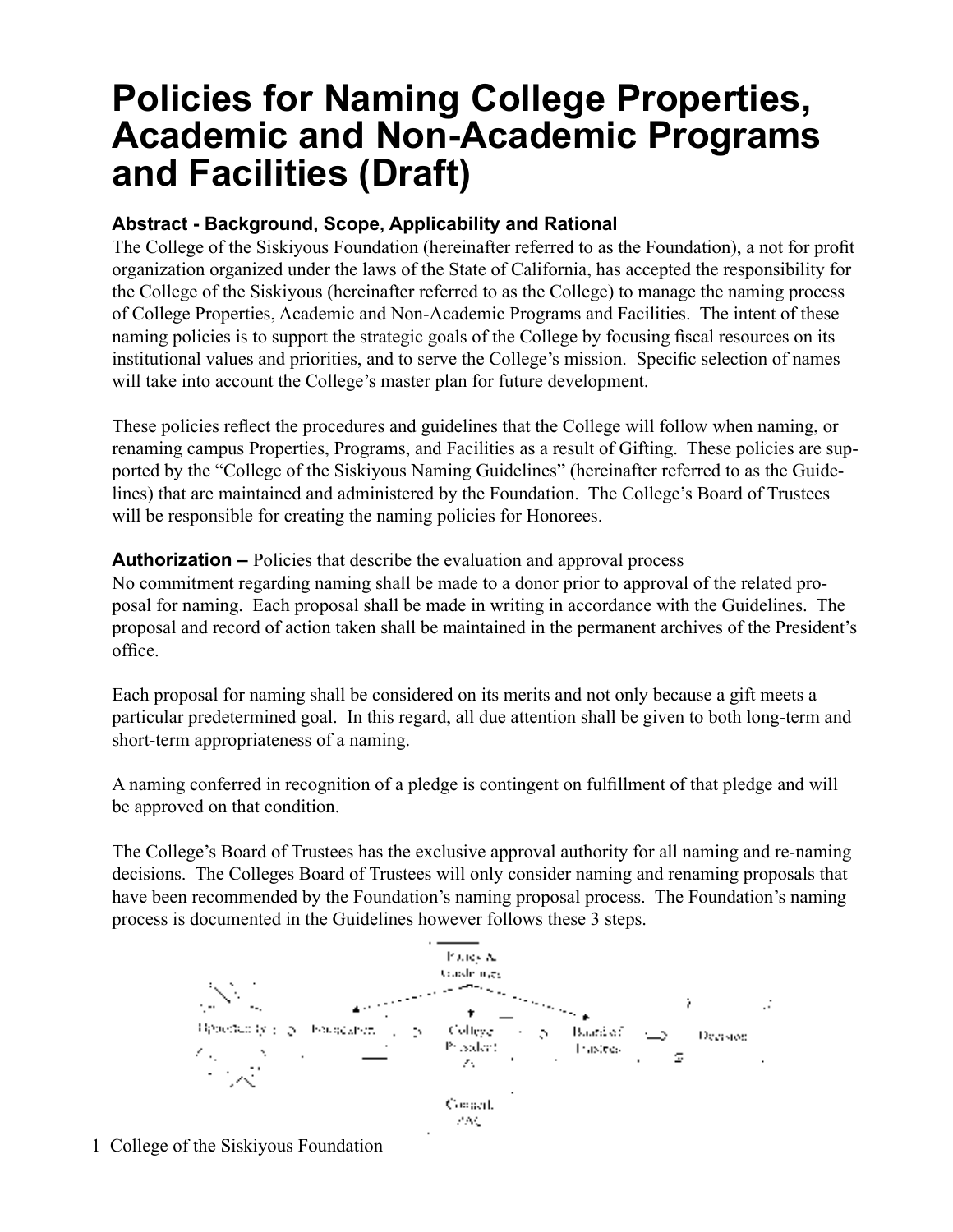**Naming Proposals and Qualifications** – Policies that describe documentation and prerequisites

*Proposal* - A proposal for naming or re-naming will include documentation of the following:

- 1. A thorough analysis of the donor gift in relation to the Guidelines, as well as a financial review. In any proposal for naming in recognition of a donor, consideration should be given to ensure the means by which the gift will be sufficient to sustain the life of the facility or program, since the naming will most likely be for the life of the facility or program.
- 2. A consultation process to provide the benefit of the collective institutional memory and a broad campus perspective with regard to naming activities. The process shall involve the Foundation's Gift Acceptance Policy.
- 3. Review by Legal Council of the College as appropriate.

## *Qualifications* – Naming Prerequisites

When a facility or area is named, that name will generally, be effective for the useful life of the facility or the designated use of the area. If a facility must be replaced or substantially renovated, or the use of an area re-designated, it may be named for a new donor, subject to specific terms and conditions set forth in any gift agreements related to the prior naming action.

#### *Naming*

Legal Council shall review draft language for a gift agreement that includes the proposed naming of a College property, program, and/or facility in recognition of the gift.

In reviewing a request for approval of naming, consideration shall be given to:

- 1. The significance of the proposed gift as it relates to the realization and/or success of the project or to the enhancement of the project's usefulness to the College,
- 2. The relationship of the individual or entity to the College.
- 3. The eminence, reputation and integrity of the individual or entity whose name is proposed; and
- 4. The urgency of need related to the project or for support funds for the project.

The gift shall constitute a significant portion of the total cost of the project to be named. The gift shall either:

- 1. Fund the total cost of the of the project to be named; or
- 2. Provide substantial funding for the portion of the total cost which would not have been available from another source (such as federal or state sources, student fees or bond issues)

To avoid any appearance of commercial influence or conflict of interest, additional due diligence should be taken before recommending the naming of a property, program or facility that involves the name of a corporation or corporate foundation. The name of an individual associated with a corporation should be handled as any name for an individual.

Corporate names may be used to designate individual rooms or suites of rooms (as well as endowed chairs and professorships). Plaques in public places within buildings may recognize the contributions of corporations. The size, design, and wording of plaques and other signs that acknowledge corporate generosity and express College appreciation should be modest in size and exclude logos to avoid the appearance of advertising.